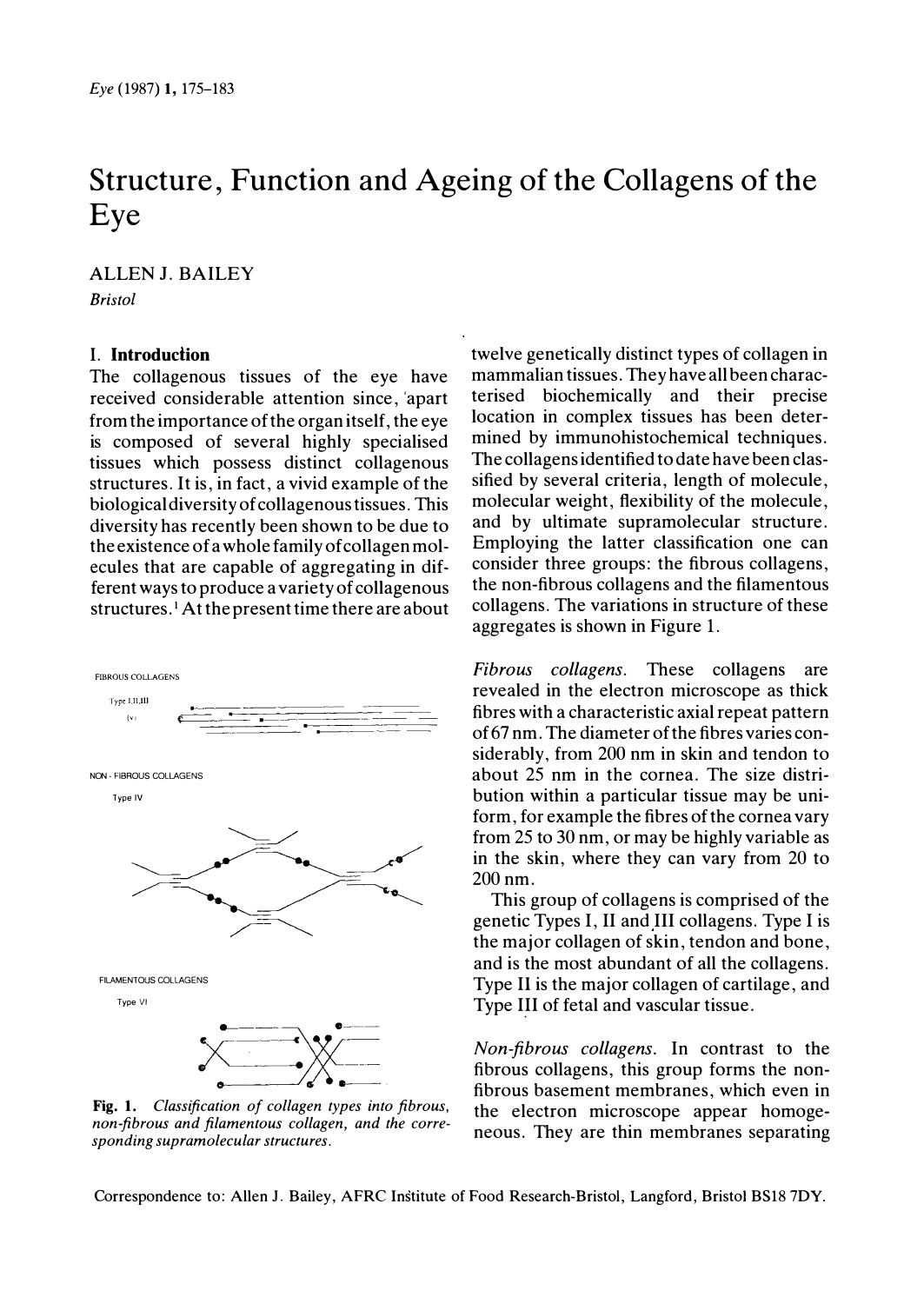the fibrous stromal tissue from the cells, and vary in thickness from 25 nm in capillaries and glomeruli to 200 nm in the lens capsule. At the present time the only collagen in this group is Type IV collagen and has been identified in all basement membranes so far examined.

Filamentous collagens. The collagens of this group form loosely aggregated fibres with little or no periodicity. They can be subdivided into pericellular and matrix collagens. This group includes Types VI, VII, IX and X.

#### Collagenous structures of the eye

The connective tissues of the eye can be divided into specific types for ease of description of their respective collagens:

- (1) cornea-is a transparent tissue containing fine collagen fibres of uniform diameter with a high degree of spatial organisation
- $(2)$  sclera-is an opaque tissue containing thick interwoven collagen fibres
- (3) vitreous body—is a polysaccharide gel containing small amounts of fine collagen fibres
- (4) lens capsule—has an apparently amorphous basement membrane structure
- (5) retina—the retinal pigmented epithelium is a typical thin basement membrane
- (6) choroid—highly vascularised tissue of the iris.

# II. Fibrous Collagens of the Cornea, Sclera and Vitreous

### (a) Cornea

The human cornea contains 90 per cent collagen by dry weight yet, unlike other collagenous tissues, it is transparent. This feature is primarily due to the precise packing of collagen fibres of uniform diameter at a fixed distance apart. The fibres are arranged in layers of parallel sheets with each layer at right angles to the adjacent layer.

It is generally agreed that the major molecular species of collagen in cornea is Type I, although there is some disagreement on the presence of other collagens (Table I). Types II. III and V have been reported. Type III has variably been reported as totally absent, less than 1 per cent, and as much as  $20$  per cent.<sup>2</sup> Some of the differences could be due to species and age of the tissue examined, whilst others could be due to the technique employed in the analysis. On balance, Type III is probably not present and Type V is between 5–10 per cent. Type II is only present at the embryonic stage. Biochemical studies on Type I collagen show that it possesses a higher level of glycosylation of the hydroxylysine residues than Type I in other tissues. It has been suggested that the extent of glycosylation may control the size of the fibres in the cornea, but this is probably too simplistic an explanation.

Age-related studies have shown that the amount of Type V increases during maturation from 5 to 10 per cent whilst Type III decreases from 2 per cent in the embryonic eye to zero in the adult.<sup>3</sup> This shift in collagen types was determined from pepsin digests. More accurate data could have been obtained by analysis of CNBr cleaved peptides.

Using monoclonal antibodies to follow the developmental changes in location of Type V, Linsenmayer et al.<sup>4</sup> found the fibres to be present in a masked form, treatment with acetic acid to swell the fibres being necessary to reveal the antibody sites. Examining 4 day embryo to 1 day post-hatching the Type V in the cornea appears after the sixth day of development when the primary stroma swells and is invaded by mesenchymally derived fibroblasts. Fluo-

|  | Table I |  |  | Major collagen types of the eye |  |  |  |  |
|--|---------|--|--|---------------------------------|--|--|--|--|
|--|---------|--|--|---------------------------------|--|--|--|--|

|                            | Fibrous                        | Non-fibrous | <b>Filamentous</b> |
|----------------------------|--------------------------------|-------------|--------------------|
| Sclera                     | Type I, Type III $(\sim 10\%)$ |             |                    |
| Cornea                     | Type I, Type V $(\sim 10\%)$   |             | Type VI            |
| Vitreous                   | Type II                        |             | Type IX            |
| Lens capsule               |                                | Type IV     |                    |
| Descemet's membrane        |                                | Type IV     | Type VIII          |
| Bowman's membrane          |                                | Type IV     |                    |
| Retinal pigment epithelium |                                | Type IV     |                    |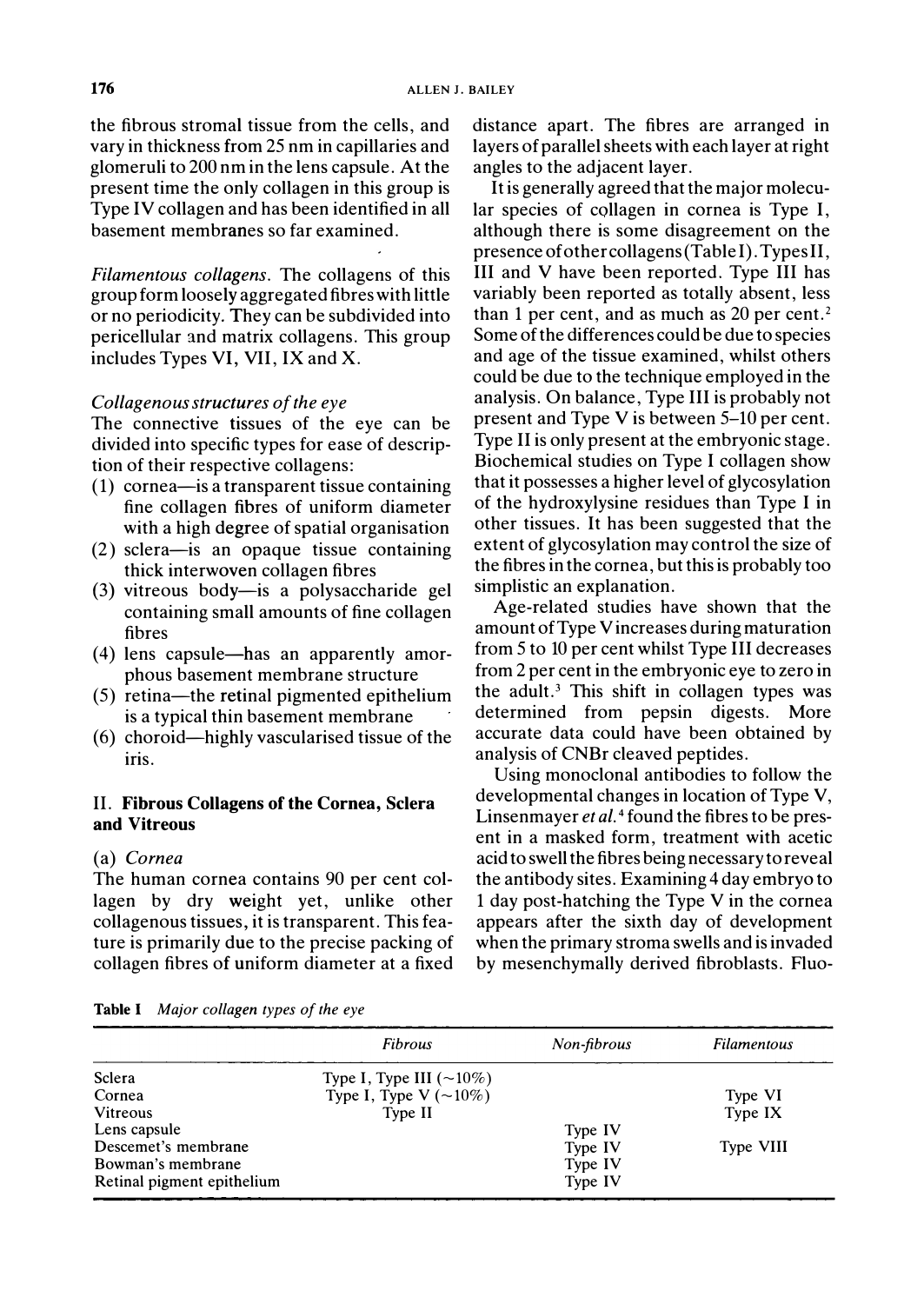rescence appears throughout the cornea and it has been suggested that hybrid fibrils of Type I and Type V are formed. In this way Type V may exert an influence on the precise fibril diameter of the corneal collagen. Alternatively, the absence of Type III, which normally co-distributes with Type I, may contribute to the latter's ability to form uniform narrow fibres.

#### (b) Sclera

The sclera protects the intraocular contents from injury and the function of the collagen in the sclera is obviously structural. The strength and resilience of the sclera is imparted by close interlacing of the collagen fibres which account for 80 per cent of the dry weight. In contrast to the cornea, the fibres are like tendon and skin and vary in diameter from  $30 \mu m$  to  $300 \mu m$ within a single fibre bundle. The elasticity of thescleraisincreased by the presence of a small proportion of elastin fibres.

Sclera contains predominantly Type I collagen ( $\sim$ 90 per cent), and a small amount of Type III ( $\sim$ 10 per cent). In the avian eye Type II is also present in the cartilaginous scleral support ring.<sup>5</sup>

The biological function of Type III is unknown although it is widely distributed in other tissues of the body. It has been suggested that increases in the proportion of Type III impart greater plasticity to the tissue, for example in fetal tissues and the vascular system. Certainly, when the ratio is disturbed in heritable disorders in favour of Type III, the tissues such as skin and aorta become more flexible and the sclera becomes translucent.<sup>6</sup>

Changes in the proportions of the collagen types occur with ageing and may result in structural changes which could play a role in myopia and glaucoma.

#### (c) Vitreous humour

The central part of the vitreous shows a threedimensional network of fine collagen fibres of about  $7-13$  nm in diameter. The collagen is embedded in a hyaluronate gel and contributes to the maintenance of the intraocular pressure, acting as a shock absorber mitigating against the effect of body movements in the eye. The fine collagen fibres have the functions of stabilising the shape of the gel and reducing the

compressibility of the hyaluronate gel when exposed to external pressure.

In the electron microscope the characteristic striations of the collagen fibre are difficult to observe in detail unless the fibres are pretreated with typsin. Biochemical analysis has shown that the vitreous collagen is Type II, although minor modifications have been reported.<sup>7</sup>

The origin of the Type II of the vitreous lies in the early embryonic stages when it is derived from the neural retina which secretes Type II, and some Type V, into the vitreous body. It is not clear which cells synthesise vitreous collagen, indeed it is thought that different cells synthesise the collagen at different stages of development.

Structure and stabilisation of fibrous collagens The biosynthesis of collagen has been extensively reviewed<sup>8,9</sup> and will not be dealt with here, but the subsequent extracellular aggregation of the molecules is relevant to a discussion of the different connective tissues of the eye and the effect of age on these tissues.

The fibrous collagens are initially synthesised as procollagens possessing large Nand C-terminal globular peptides. These globular domains are enzymatically removed during secretion and fibrillogenesis, thereby allowing lateral association of the long triple helical molecules to form precisely banded fibrils. The assembly is directed by acidic and basic groups of the amino acids, and stabilised by the hydrophobic groups present along the molecule, to form an end-overlap and quarterstagger alignment of the molecules.<sup>10</sup>

Further stabilisation of the fibres to impart tensile properties to the tissue occurs through the formation of intermolecular covalent bonds. Specific lysines in the residual N- and C-terminal non-helical regions are enzymatically oxidised through the  $\varepsilon$ -amino groups to reactive aldehydes. The precise alignment of the molecules in the fibre ensure this reactive aldehyde is opposite the  $\varepsilon$ -amino group of a hydroxylysine in an adjacent molecule. The resulting reaction produces stable covalent aldimine or keto-imine bonds throughout the fibre (Fig. 2). The difference in the two cross-links probably arises from the different levels of lysyl hydroxylase in the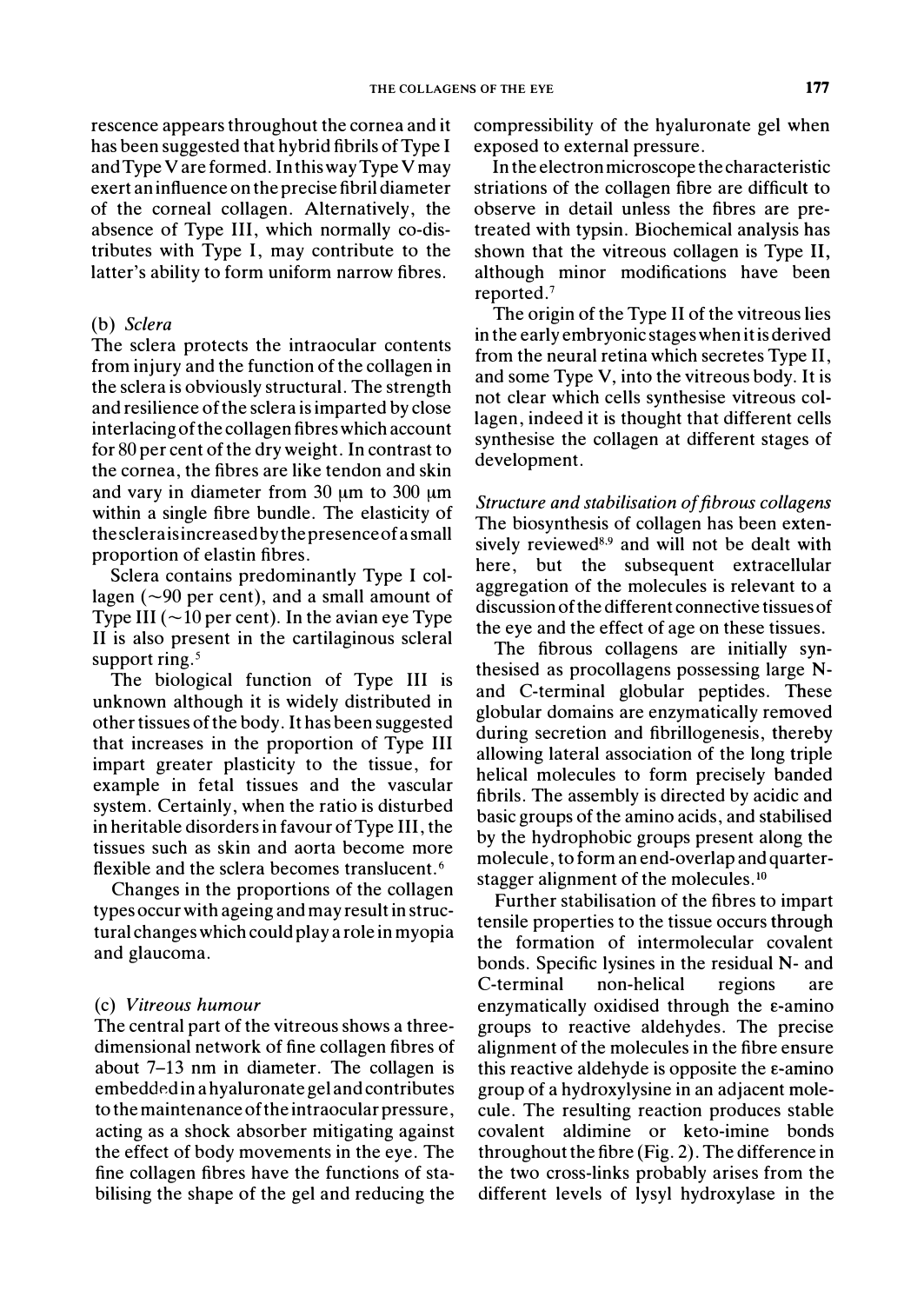



(a) cross-links present in immature collagen, the aldimine and keto-imine divalent cross-links (b) trivalent hydroxypyridinoline cross-link present in mature tissue

tissue such that the N- and C-terminal lysyl residue can be lysine or hydroxylysine. The physiological significance of the two different types of cross-link has not been established. This polymerisation of the molecules within the fibre imparts the mechanical properties necessary for collagen to act as a supporting tissue.<sup>11</sup>

The relative proportion of the keto-imine and aldimine cross-links varies with the age and nature of the collagenous tissue. Variation



Fig.  $2(c)$  variation in the proportion of the different cross-links with the age of the corneal collagen.

with age is illustrated by the high proportion of the keto-imine in embryonic corneal collagen and a change over to only the aldimine in the young animal (Fig. 2). Tissue specificity across many species is demonstrated by the predominance of the aldimine in dermal collagen, the equal proportion of the two in Achilles tendon, and exclusively the keto-imine in cartilage collagen. Within these tissues a number of different types of collagen may be present but they will all possess the same type of cross-link. Cross-linking therefore appears to be tissue specific rather than collagen type specific.

The divalent cross-links are crucial to the production of high tensile properties of the immature fibre. However, the mechanical stability of the fibre continues to increase during maturation, resulting in a fibre less susceptible to swelling and enzyme degradation (Table II). At the same time the proportion of the divalent cross-linking decreases. These aldimine and keto-imine divalent cross-links have now been shown to undergo further reaction to form stable multivalent cross-links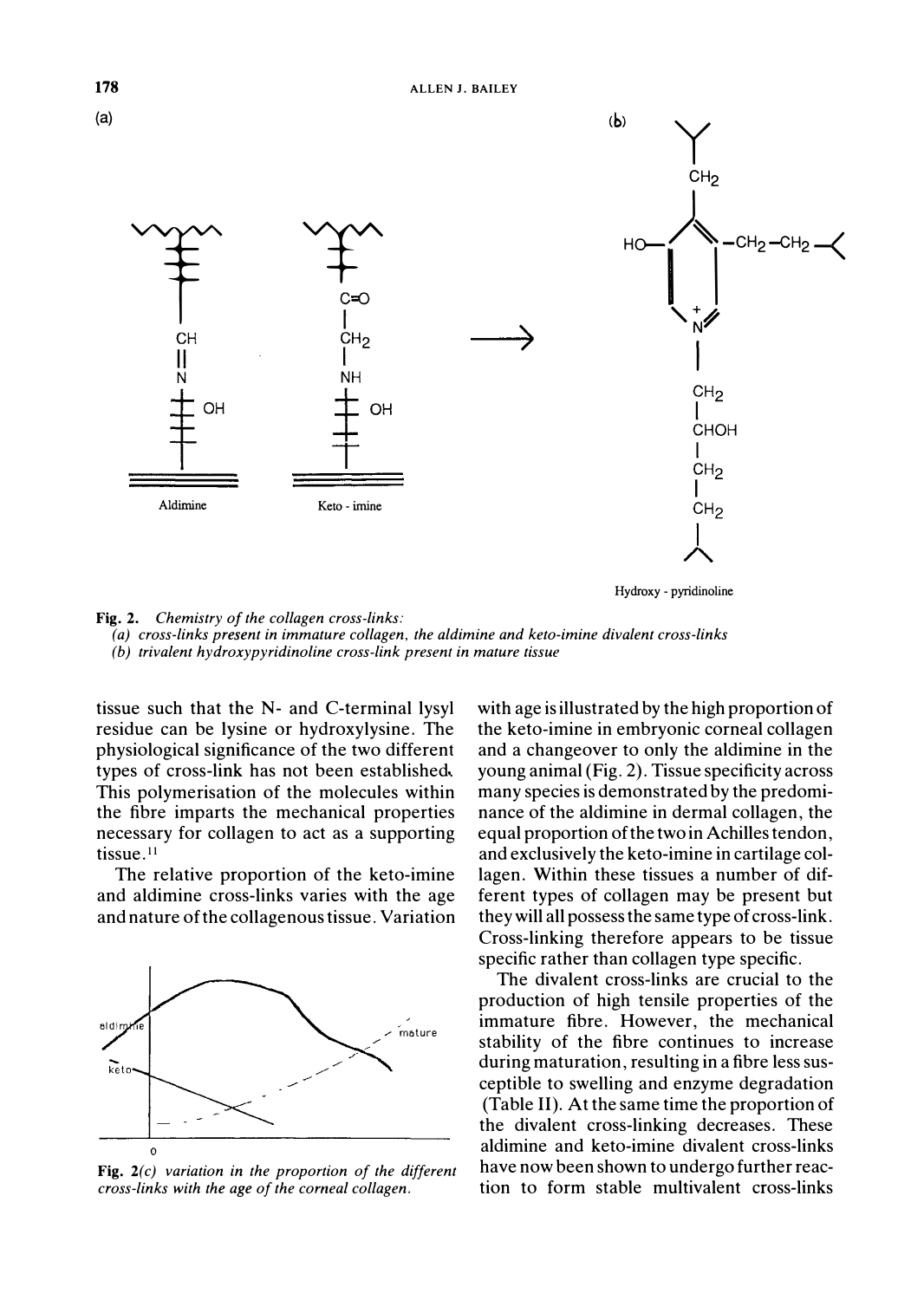Table II Effects of ageing on collagen fibres

| Increase in fibre size                              |
|-----------------------------------------------------|
| Increase in tensile strength                        |
| Increase in thermally or chemically induced         |
| isometric tension                                   |
| Decrease in solubility                              |
| Decreased susceptibility to proteolytic degradation |
| Decreased ability to swell                          |
| Decrease in reducible and increase in mature cross- |
| linke                                               |

thereby providing further stability to the fibre. For this type of interaction to occur the molecules must be in register rather than quarterstaggered. We suggested therefore that the polymerisation of collagen occurs in two stages. The first stage involves end-overlap head-to-tail cross-linking to form a long polymeric fibril, and the second stage the transverse cross-linking through interaction of the reducible cross-links of molecules in register (Fig. 3). The formation of these stable multi-



- Fig. 3. Location of the collagen cross-links:
	- (a) head-to-tail cross-linking in immature tissues
	- (b) additional transverse cross-linking formed from the divalent cross-links to produce interfilament multivalent cross-links
	- (c) random cross-links within and between filaments formed through further reaction of the glucosyl lysines.

valent cross-links would result in providing a network throughout the fibre and would account for the increased stability of mature collagen.<sup>12</sup>

The nature of the mature cross-link has not yet been established. Several proposals have been made, and 3-hydroxypyridinoline has received considerable attention. This crosslink is formed from hydroxylysine aldehydes and is found in cartilage and bone, but is not present when the cross-link precursor is lysine aldehyde in tissue such as cornea and skin. The proposal that pyridinoline is the major crosslink in some tissues means that two different mechanisms must be operating in the maturation of collagen since other tissues do not possess pyridinoline.<sup>13</sup> On the other hand, Barnard et al.<sup>14</sup> have isolated a complex putative cross-link (Compound M) derived from lysine which is present in both mature bone and mature skin. The characterisation of this crosslink has not been completed, but it is suggested that the presence of this compound in all mature tissues indicates a common mechanism of maturation

Both the corneal and scleral collagens are initially stabilised in embryonic tissue by the keto and aldimine cross-links, and subsequently only the aldimine bond in the postnatal tissue. In the mature tissue the reducible cross-links disappear and the major cross-link appears to be compound  $M$  (Fig. 2). No pyridinoline could be identified in these tissues.

On the other hand, the collagen fibres of the vitreous body are stabilised by the keto-imine bond and 3-hydroxypyridinoline in the mature eye, similar to previous studies on the stabilisation of Type II collagen in young and mature cartilage collagen. However, the proportion of cross-links is much smaller and the extent of maturation apparently slower in the vitreous compared to cartilage.<sup>15</sup>

It is unlikely that the maturation and slight increase in the proportion of the collagen fibres with age dramatically affects the properties of the vitreous gel, liquefaction more likely being due to a modification in the synthesis of the polysaccharide gel.

# **III. Non-Fibrous Basement Membrane Collagens of the Eye**

(a) The lens capsule

The lens is surrounded by a collagenous base-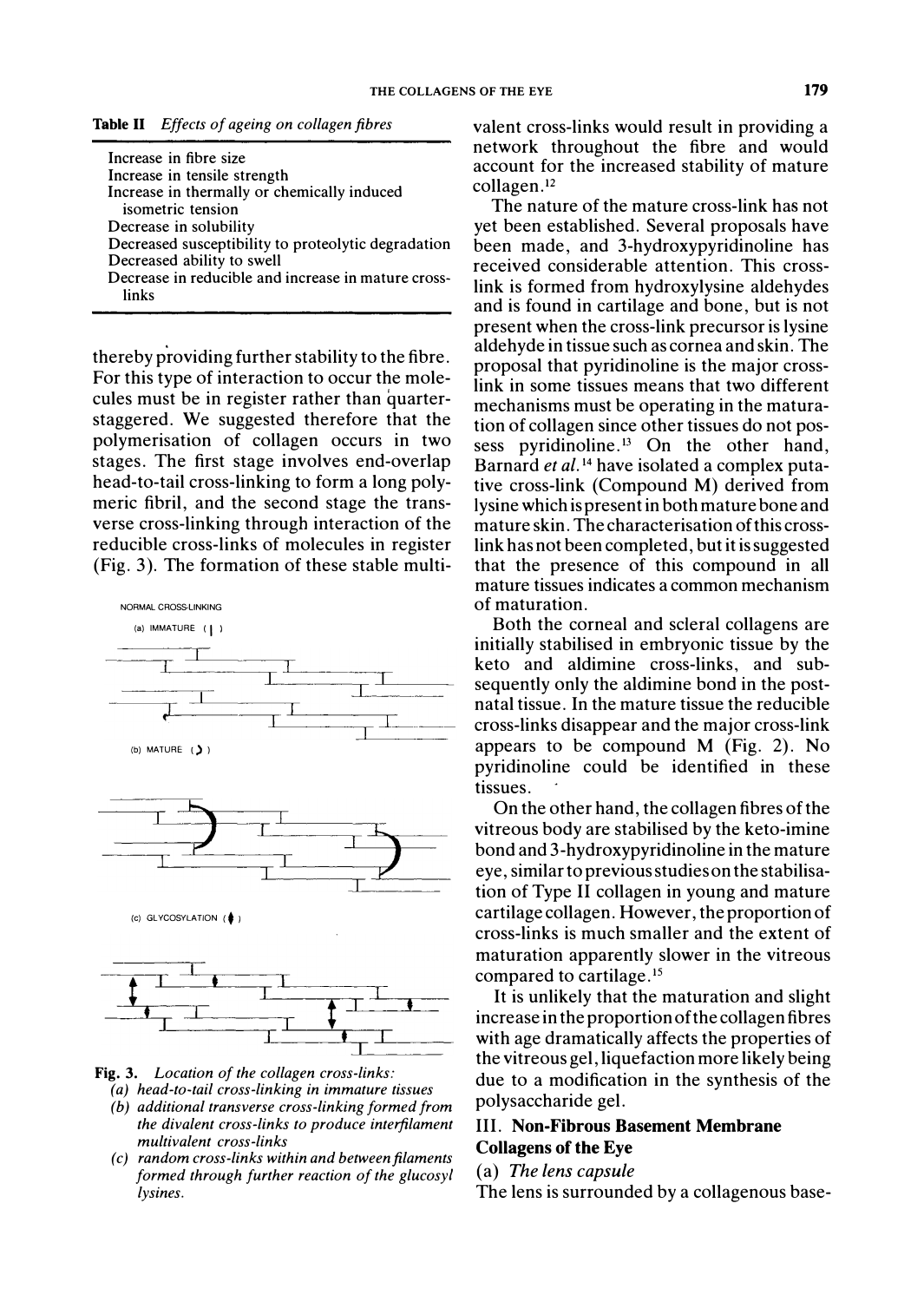ment membrane, which because of its accessibility has been extensively studied as an example of basement membrane collagen. It is an elastic membrane and appears to be completely homogeneous. Early studies on the amino acid composition, X-ray diffraction and the use of antibodies indicated the presence of collagen in the lens capsule. Despite the transparency and apparently amorphous nature of the membrane in the electron microscope, intact collagen molecules have been isolated and this collagen is referred to as Type IV.

#### (b) Descemet's membrane

This membrane, located under the corneal stroma, is usually referred to as a basement membrane based on light microscope studies, but the electron microscope reveals a more highly organised structure. The structure appears to consist of rigidly orientated fibrils in hexagonal array about 100 nm long with nodes of 27 nm in diameter at either end. X-ray diffraction meridional spacing of 2.86  $\AA$  confirmed the presence of triple helical collagen and the 11.5  $\AA$  equatorial spacing indicates lateral association of the molecules.

Biochemical analysis indicated the presence of Type IV collagen<sup>16</sup> and about 10 per cent Type V. On the other hand, Schittny et al.<sup>17</sup> failed to detect Type IV using immunofluorescent techniques. Davison<sup>3</sup> also reported significant amounts of Type I. More recently the presence of a high proportion of Type VIII collagen has been reported.<sup>18,19</sup> In the light of these results a more detailed analysis of the relative proportion of the various collagen types needs to be carried out.

#### (c) Retina

The delicate light-sensitive retina is supported by a structure known as Bruch's membrane. This is in effect two basement membranes, the pigment epithelial membrane on the retinal side and the endothelial membrane on the choroidal side, with loose connective tissue in between.

Cloned colonies of retinal pigment epithelial cells from chick embryos have been shown to synthesise Type IV collagen in culture, although the conditions appear to be critical in respect of the products synthesised.<sup>20</sup> For example, these cells synthesise Type I and III

collagen under conditions favouring fibroblastic morphology of the cells. This change may be important in defects of the retina, particularly fibrosis.

Turkeson et al.<sup>21</sup> have recently demonstrated by immunofluorescent techniques that Type IV and the other normal components of basement membrane, laminin, fibronectin, nidogen, heparan sulphate and proteoglycans are indeed components of the intact retinal pigment epithelium and established this membrane as a typical basement membrane.

# Structure and stabilisation of Type IV collagen

The non-fibrillar nature of basement membrane clearly indicates a different structural assembly of the Type IV collagen molecules. The molecule itself is longer  $(400 \text{ nm})$  than the fibrous collagens and retains its large globular C-terminal peptide after secretion. Again, unlike the fibrous collagens, the crucial triple helix sequence of Gly-X-Y- is interrupted at a number of sites along the molecule. This results in a much more flexible triple helical molecule. Furthermore, the charge profile along the molecule is completely different from the fibrous collagens. Because of these unique properties Type IV molecules selfassemble to form a tetramer by anti-parallel end-overlap of the N-terminal domains.<sup>22</sup> It has been further proposed that these tetramers aggregate through the C-terminal globular regions to form a non-fibrillar open structure (Fig. 1), which has been referred to as a 'chicken wire net'.<sup>23</sup>

The single molecule framework may not be correct, indeed its obvious fragility would suggest that the molecules are associated in some form of lateral organisation. Yurchenco and Furthmayr<sup>24</sup> have proposed models involving lateral association but without the necessary experimental evidence. More recently Barnard et al.<sup>25</sup> have obtained evidence of loose lateral association of about four molecules by X-ray diffraction of stretched lens capsules.

Despite the novel network structure, analysis of the cross-links revealed the same ketoimine bonds in intact lens capsule and following *in vitro* culture<sup>26</sup> to those stabilising the fibrous collagens. The cross-links are located in the anti-parallel aligned N-terminal regions.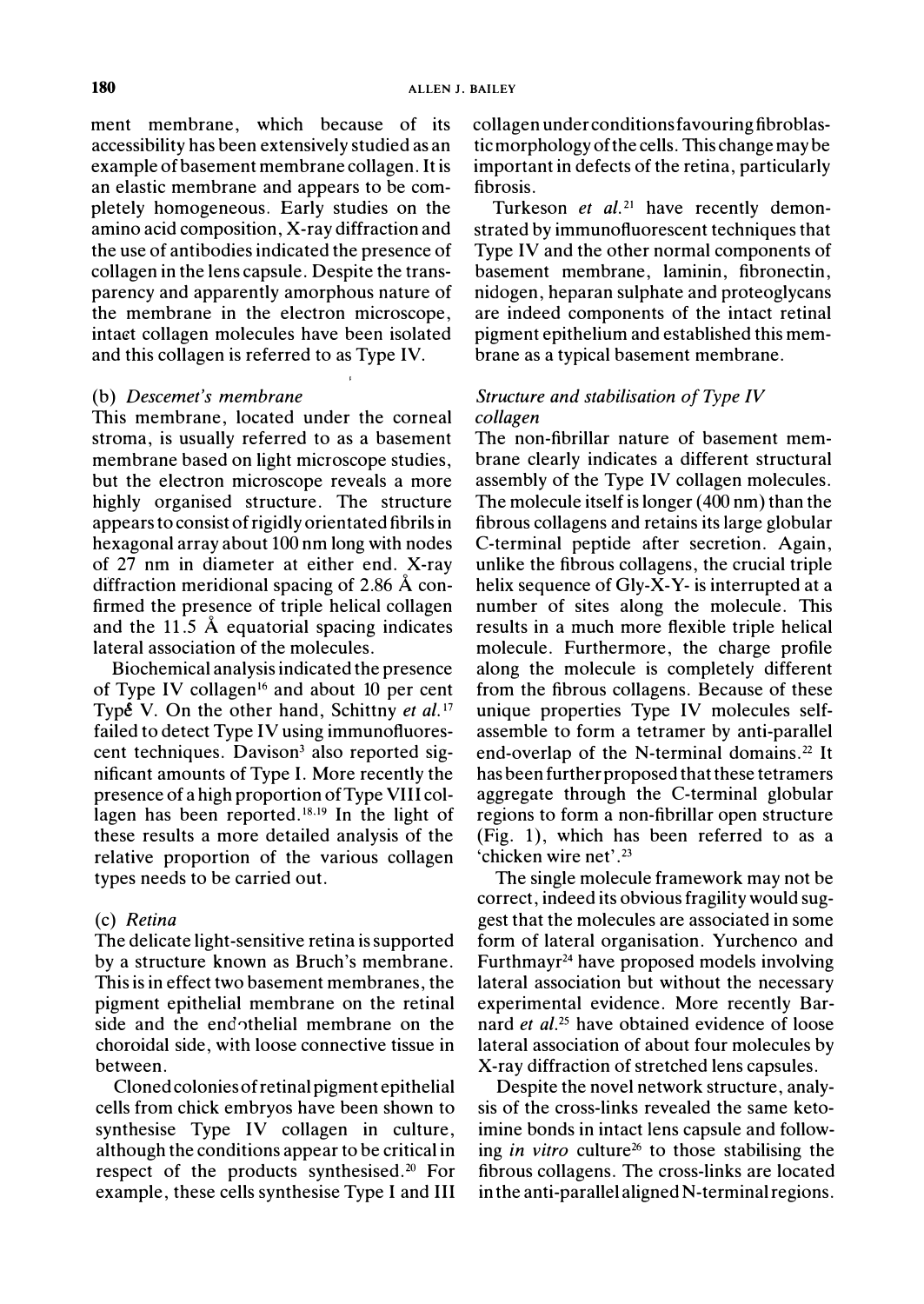Further analysis indicated that the globular regions may be similarly cross-linked, and the presence of cross-links along the molecule suggested the possibility of lateral association of the molecules in the structure.<sup>27</sup>

The age-related changes occur rapidly, the keto-imine being barely detectable in the lens capsules from a 2–3 week old calf, suggesting maturation of this structure occurs as in the fibrous collagens. Analysis for the mature cross-link, pyridinoline, failed to reveal its presence despite its precursor keto-imine cross-link. The mature cross-link, compound M, was however detected in significant quantities. To achieve this second stage reaction of the reducible cross-links would require the sheets in the chicken wire conformation to be in precise register, such that the chains crosslinked by the keto-imine overlap similar regions of chains in the next layer.<sup>27</sup> This second stage polymerisation would greatly stabilise the basement membrane.

Descemet's membrane, like lens capsule, contains the keto-imine cross-link but not the pyridinoline cross-link. The mature cross-link (compound M) was also found to be present. Heathcote et al.<sup>28</sup> reported a surprising finding Descemet's membrane that contained desmosine and isodesmosine, normally confined to elastin, as the major cross-linking compounds. It remains to be established which of the different collagen types present in the membrane possess these cross-links.

These age-related changes could have a significant effect on the physico-chemical properties of these membranes.<sup>29</sup> In the case of the lens capsule this could contribute to presbyopia and cataracts. Research on cataracts generally concentrates on the crystallins, but a change in the diffusion of metabolites through the lens could trigger changes in the crystallins.

#### IV. Filamentous Collagen of the Eye

Few studies have been carried out on the presence of the filamentous collagen of the eye, but it is almost certain that a number of these new collagens will be found associated with the other major collagen types in the eye.

Type VI. Recent studies by Zimmermann et al.<sup>30</sup> have identified Type VI collagen as a majorcomponent of the extracellular matrix of the human cornea. Indirect immunofluorescence demonstrated that this collagen was distributed throughout the corneal stroma. Whether the Type VI is intimately associated with the Type I fibre or is in the extracellular matrix between these fibres is as yet unknown. In the aorta the Type VI fibrils appear to be located between the striated collagen Type I fibres. It is possible that these Type VI fibrils could act as spacers for the precisely aligned Type I fibres of the cornea.

Type VI forms loosely packed filaments with a repeat period of about 100 nm<sup>31</sup> produced by a unique macromolecular organisation (Fig. 1) of the Type VI molecules.<sup>32</sup>

The cross-linking of Type VI fibres appears to be different from other collagens. Analysis for the known reducible or mature cross-links failed to reveal any significant amounts. Further, the ready extraction of Type VI from various tissues suggests that the fibres are not cross-linked other than through disulphide bonds.

*Type VIII.* This collagen has only been identified in vivo in Descemet's membrane where it has been reported to be a major constituent and may therefore play a role in the unique structure of this basement membrane.

More recently, Type VIII has been reported to be synthesised by corneal endothelial cells.<sup>33</sup> Although the structure has not yet been established completely it is believed to consist of three different  $\alpha$ -chains of 61 K with non-helical domains at each end.

The identification of polymers of the  $\alpha$ -chains indicated the presence of cross-links but their nature has not yet been determined. Initial studies indicate that they are different from the reducible cross-links of the fibrous collagens.

Type IX. This collagen was initially reported by Duance et al.<sup>34</sup> to be closely associated with the pericellular area of chondrocytes of cartilage, but has now been reported to be associated with Type II collagen in other tissues. The vitreous contains about three times more Type IX than cartilage. $35$  The cross-linking of Type IX occurs through the same mechanism as the fibrous collagen, at least in cartilage, the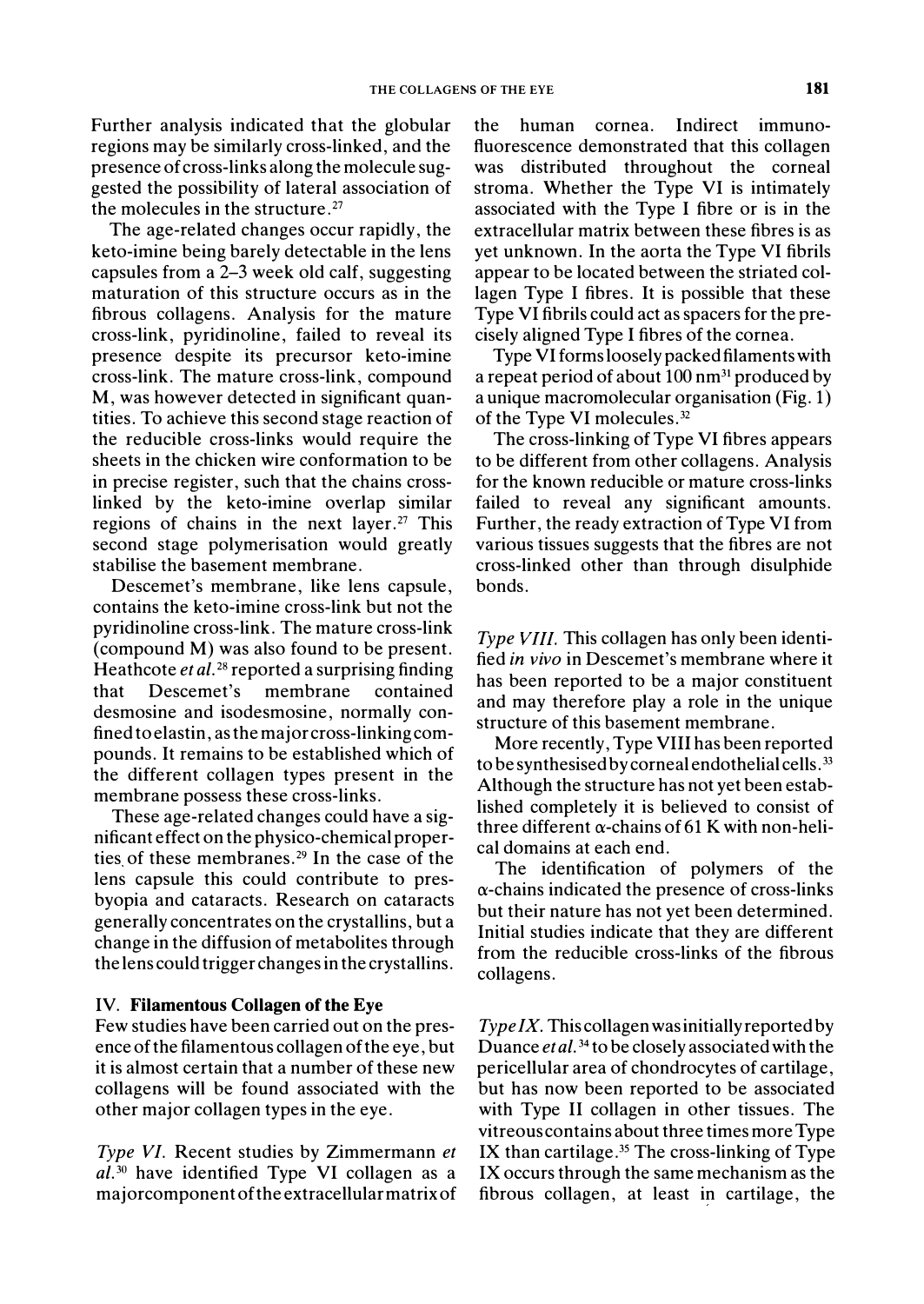changes in vitreous having not yet been reported.

## V. Non-Enzymic Glycosylation

In diabetic subjects the collagen has been reported to undergo 'accelerated ageing' as evidenced by its increase in mechanical stability and resistance to enzymes. It has been suggested that this could occur by enhancement of normal cross-linking. However, we have shown this mechanism does not occur, and a proposed alternative is through the accumulation of glucose moieties.

It has been known for some time that glucose reacts with the  $\varepsilon$ -NH<sub>2</sub> groups of lysine in proteins, and that this reaction is particularly important in collagen because of its long biological half-life. The initial reaction results in the formation of glycosyl-lysine through an aldimine bond but this is subsequently stabilised by the Amadori rearrangement.<sup>36,37</sup> The presence of a keto group following this rearrangement provides the potential for reaction with further lysine residues, and thereby form an intermolecular cross-link. In vitro studies have demonstrated that new covalent cross-links derived from lysine and glucose are indeed formed when collagen is incubated with glucose over long periods of time.<sup>38</sup> These cross-links would be formed as interhelical bonds and therefore have a considerable stabilising effect on the fibril even if only a few such bonds formed. The effect of 'accelerated ageing' is dramatic in diabetics, but similar reactions are occurring slowly in normal collagenous tissues, and may therefore be important in determining age-related changes. The effect may be of little consequence to the thick fibrous tissues such as the sclera, but may be important in changing the charge profile of the fibres in precisely organised tissues such as the cornea. The effect could be even more dramatic in the more metabolically sensitive tissues such as basement membrane of the eye, particularly the capillaries. However, until the nature and extent of these possible cross-links has been elucidated the effect of non-enzymatic glycosylation ageing can only be guessed at.

#### **VI.** Conclusions

It is clear that, despite the difference in structure of the collagenous tissue of the eye, at the molecular level, at the supramolecular structure, and at the morphological level, the agerelated changes in the properties of the collagen proceed by a similar mechanism. This mechanism involves the enzymic oxidation of specific lysines and the subsequent nonenzymic interaction of these groups due to the highly organised nature of the molecular aggregates. The secondary reaction of nonenzymatic glycosylation, although slow in normal subjects, may also play a role in stabilising the collagen fibre in older tissues. The formation of all these different multivalent crosslinks stabilises the collagen, increasing its mechanical strength and resistance to swelling, and enzymic attack. These age-related changes in the properties of collagenous tissues, initially essential for optimal function, could if continued cease to be beneficial.

Excessive cross-linking could result in deleterious effects on the properties of the fibres, possibly causing inflexibility of the fibre, a change in its interaction with other components of the extracellular matrix, and resistance to the enzymes involved in the normal metabolism of the tissue. These changes could be particularly important in affecting the filtration properties of basement membranes. For example, they could be important in cataract formation by affecting the diffusion of specific metabolites through the lens capsule resulting in a change in the properties of the lens components, particularly the crystallins. Increasing stiffness of the lens due to cross-linking of the collagen could also be a component in presbyopia. Similar changes are occurring in the retinal basement membranes and could also lead to retinal disorders. We have learned a lot about the detailed mechanism involved but now need to relate these changes to specific property changes in the ageing collagenous tissues. Disorders of the vision are dramatic and a greater knowledge of the normal ageing process is essential to help understand and perhaps alleviate some of the aberrations.

#### **References**

- <sup>1</sup> Martin GR, Timpl R, Müller PK, Kühn K: The genetically distinct collagens. Trends in Biochem. 1985;  $10:285 - 7.$
- <sup>2</sup> Freeman IL: The eye. In: Weiss JB, Jayson MIV, eds. Collagen in health and disease. Edinburgh: Churchill Livingstone 1982; 388-403.